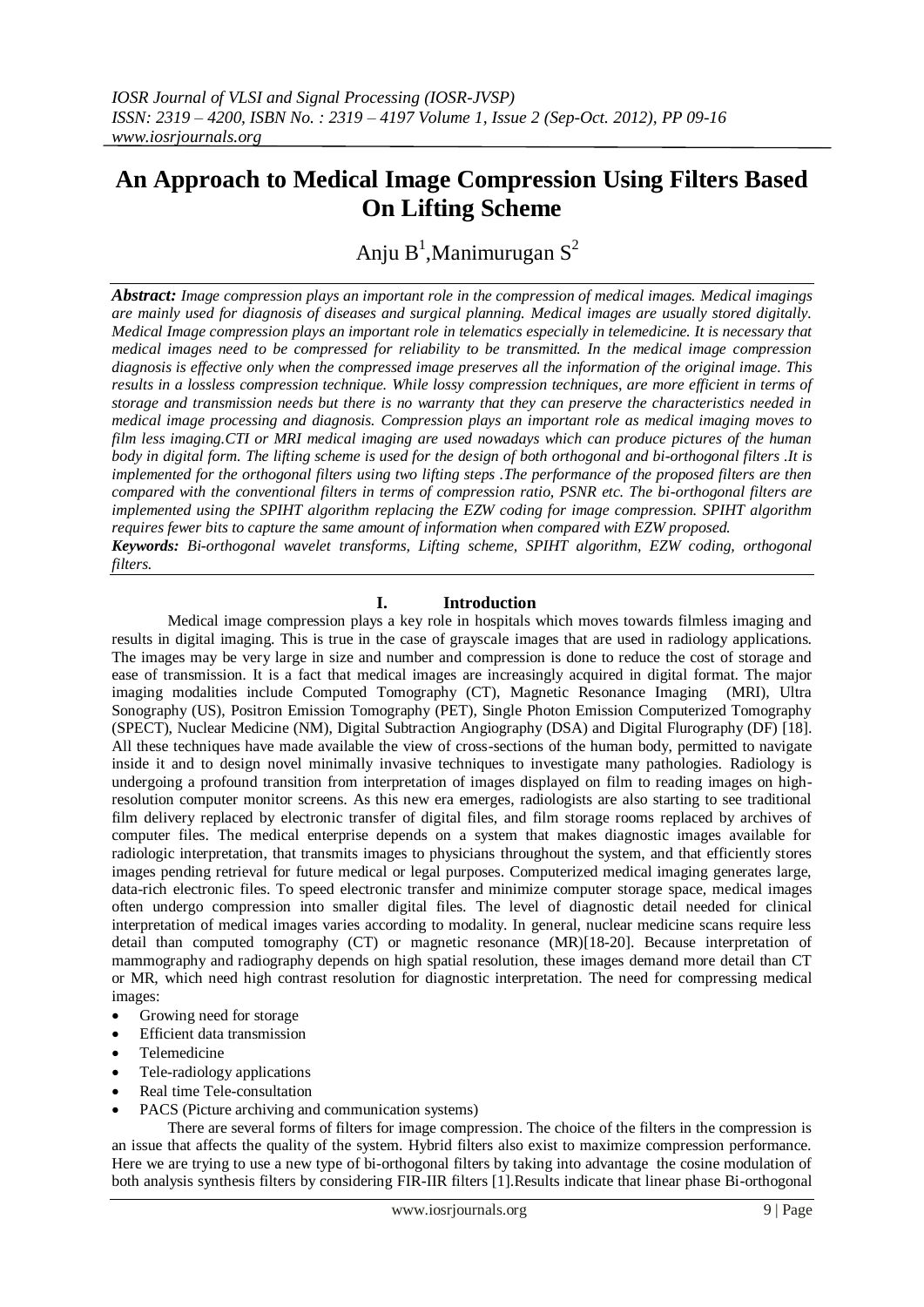filters have better compression performance than the orthogonal filters which don't have a linear phase. When the wavelet transforms uses linear phase filters it provides symmetric outputs when symmetric inputs are given. Evaluation can be done reliably by considering m-level analysis synthesis system with a single input and single output. Cosine modulation is done to simplify the design and to increase the efficiency. Here we are taking into consideration the analysis prototype as an IIR filter with FIR filter as a particular case. In the case of orthogonal filters with m-channel, one analysis filter is arbitrary and rest of the filters including the analysis and the synthesis filters are parameterized.

The lifting scheme for bi-orthogonal wavelet transform consists of split, predict, update [2].This is an efficient scheme when considering the second generation wavelets. The lifting scheme has the advantages such as faster implementation, reversible integer-integer transforms etc. The lifting has been adopted in several standards including JPEG2000 standard [3]. JPEG 2000 compress images based on the wavelet transform. Linear phase FIR bi-orthogonal filters have been popularly in use for the JPEG standard. The EZW coding is adopted as the standard in JPEG. In orthogonal filters the lifting scheme is implemented using two lifting steps. This states that there is more rounding errors .IIR orthogonal filters use allpass filters in the lifting scheme. The filter with fewer lifting tends to perform better than others. Every wavelet transform with the FIR filters can be decomposed into finite number of lifting steps. But it is not possible in the case of IIR filters to be decomposed into a finite number of lifting steps.

The discrete wavelet transform has been extensively used in digital and signal image processing. Both the orthogonality and symmetry of the wavelets are important for many applications. Symmetry requires all the filters to be linear phase. Various classes of orthogonal with approximate linear phases and bi-orthogonal filters with exactly linear phases are proposed using FIR and IIR filters. In the sub band/wavelet image coding [9] used for decomposition was size limited to avoid increasing of the number of samples to be coded. Such coding is used in the JPEG standard. This compression method included three sections in which the first included a subbands section where image is decomposed into subbands using analysis filters and the second section included called quantization/coding where subbands are first quantized and later coded for transmission and the third section called synthesis where quantized subbands are reconstructed into a full image using synthesis filter. The analysis and synthesis filters are essential for the subband/wavelet [7] compression algorithm. The image decomposition can be done to obtain the horizontal orientation sub image, vertical orientation sub image, diagonal orientation sub image and the approximation sub image where the image is subdivided again into four subsections. The FIR (Finite Impulse Response) and IIR (Infinite Impulse Response) are filters where the output is finite a certain number of times in the FIR and infinite in the case of IIR. The output is finite for the FIR due to the feedback present in it.

In the subsequent sections it includes the description of a bi-orthogonal filter by taking into advantage of the FIR and IIR filters. The lifting scheme has been adopted for the orthogonal filters where the number lifting steps is more when compared with the bi-orthogonal filters. The performance of the filter is determined using the compression ratio, PSNR value etc. Higher compression ratio provides better quality images.

## **II. Proposed System**

In this paper image compression is performed using bi-orthogonal filters where the compression is done using wavelet decomposition .The decomposed images are then passed through an m channel analysis synthesis filter and the compression is done using FIR-IIR filters[8-11]. This is analyzed to get the horizontal ,vertical, approximation and diagonal details. The result is a lossless compression image. The analysis-synthesis filters are based on the Quadrature Mirror Filters (QMF) [9].

Decompression can be done for the same image by transmitting the same to an inverse wavelet decomposition to determine how the image is similar when compared with the original image. This results in a lossless compression where the reconstruction condition is applied to perform the reconstruction.



Fig 2.2. Decompression of image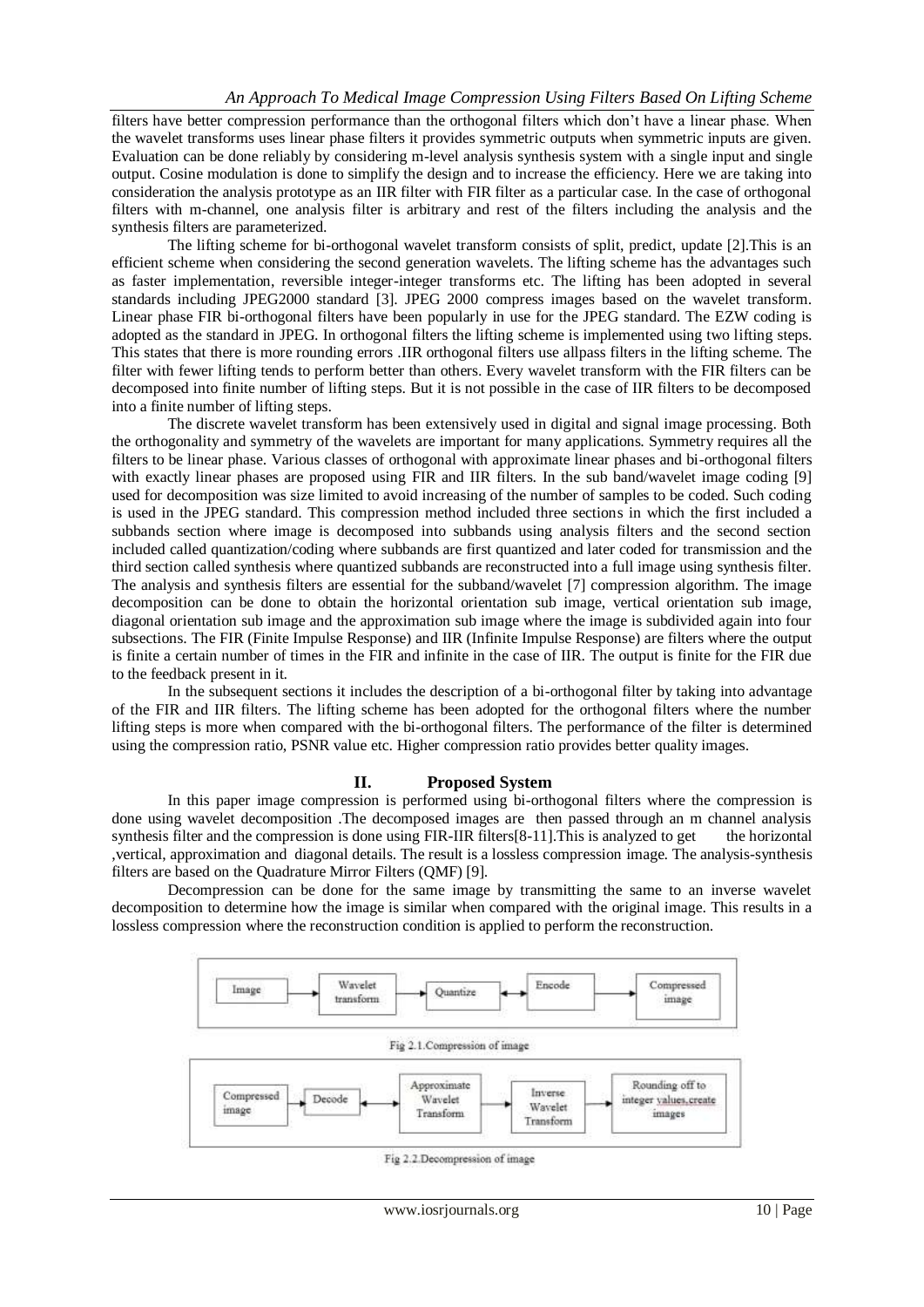The five stages of compression and decompression are shown in the following figures. All the steps described are invertible except for one step quantize and hence it is a lossless compression. Quantizing refers to a reduction of the precision of the floating point values of the wavelet transform, which are typically either 32-bit or 64-bit floating point numbers. To use lower number of bits in the compressed transform which is necessary if compression of 8 bpp or 12 bpp images is to be achieved these transform values must be expressed with less number of bits for each value. This may lead to errors. When an inverse transform is performed these approximate, quantized, wavelet transforms will produce approximations to the images. This create an error inherent in lossy compression.

The lifting scheme used in the proposed method is an efficient tool for constructing second generation wavelets.It haas been adopted in the international standard JPEG 2000.It has the advantages such as faster implementation,fully inplace calculation,reversible integer-to-integer transforms etc.IIR filters cannot be decomposed into a finite number of lifting steps.



In the figure 3 sub filter p  $(z)$  is a prediction operator and q  $(z)$  is an update operator. This is attractive in lossless coding applications where the original image can be reconstructed from the compressed image without losing the quality. Let  $M_0(z)$  and  $M_1(z)$  be a pair of low pass and high pass filters in the analysis bank. Their transfer functions denoted by  $M_0$  and  $M_1$  (z) are given by

$$
M_0(z)=I+Q(z^2) M_1(z)
$$
\n
$$
M_1 (z)=z^{-1}-P(z^2)
$$
\n(2.1)\n(2.2)

Therefore, the design problem of the filter bank  $H_0(z)$  and  $H_1(z)$  becomes how to determine two transfer functions  $P(z)$  and  $Q(z)$  to meet some of the design specification. In the design of  $P(z)$  and  $Q(z)$  FIR filters are often used so far to get a class of bi-orthogonal wavelet filter banks with exact linear phase while IIR filters have been also used to design a class of bi-orthogonal wavelet filter banks with the causal stability or with exact linear phase.

#### *Algorithm*

In this paper we use the SPIHT algorithm .In SPIHT it requires few bits to capture the same amount of information. By using SPIHT [6] algorithm where the original image can be defined by a set of pixels  $P_{ik}$  where  $(j,k)$  is the pixel coordinate. Each element b  $_{jk}$  is called transform coefficient at each coordinate  $(i,j)[6]$  The algorithm is described as follows [12].SPIHT algorithm provides description of 3 sets of indices.

 $B(n) = \{Descendent indices of the index m\}$ 

 $E(n) = {Child indices of the index m}$ 

H (n) = B(n) = {Grandchildren of n, i.e., descendants which are not children of n}

SPIHT provides three lists for the set of indices such as list of insignificant sets (LIS), the list of insignificant pixels (LIP), and the list of significant pixels (LSP). An index n is called either significant or insignificant, depending on whether the transform value w(n) is significant or insignificant with respect to a given threshold. For the LIS, the index m denotes either B(n) or H(m). In the former case, the index m is said to be of type B and, in the latter case, of type H.

```
Step 1 (Initialize). 
First select an initial threshold V0.
All transform values satisfy w(n) < V0.
At least one value should satisfy w(n) \geq \frac{V0}{2}.
Let LIP = M,
   LSP = \varnothing, and
   LIS = all the indices in M that have descendants (assigning them all type B).
Step 2 (Update threshold):Let Vs = V_{s-1}/2.
```

```
Step 3 (Sorting pass) m=0; 
             m ≤max [LSP];m++
 { 
   Print"S_k(m)";
```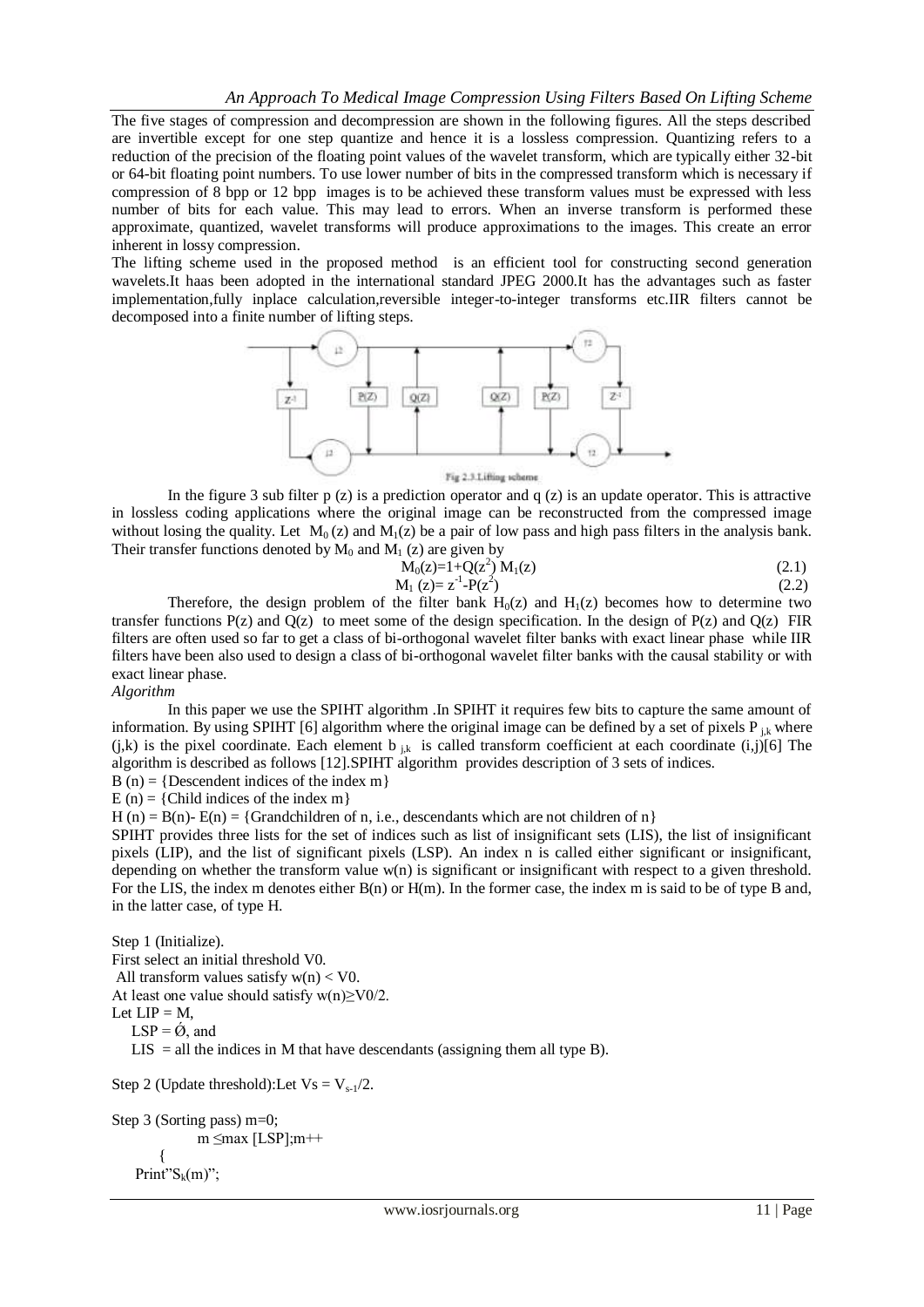```
If S_k[m] = 1 then//S_k=significance function
         \{ m =max [ LSP];
       print sign of w(m); 
      set wQ(m) = T_s }
 }
             For(m=0; m<max[LIS]; m++)\{If (m = type C)Print S_k [C(m)]
    If (S_k [C(m)] = 1)For each r \in E(m) do:
Print S_k [r]
If S_k [r] = 1 then
Append n to LSP
Output sign of w(r); set wQ(r) = T_sElse If S_k [r] = 0 then
Append n to LIP
}
```
One important fact is that the set LIS can undergo many changes during this procedure, it does not remain fixed throughout.

Step 4 (Refinement pass): Scan through indices m in LSP found with higher 20 threshold values T<sub>j</sub>, for  $j < k$  (if  $k = 1$  skip this step).

Step 5 (Loop): Repeat steps from 2 to 4.

## **III. Results And Discussion**

In this paper three test images are taken which are gray scale images .We have taken into consideration the original size of the image, compressed and decompressed size. The decompressed size is approximately equal to the size of original image. Time is considered a factor during the compression. The size is taken in Kilo Bytes(KB) and the time in seconds(s).The time for compression as well as decompression are compared. Using these data the compression ratio(CR),Mean square error(MSE) and the Peak Signal to Noise Ratio(PSNR) are calculated. The CR is calculated using the formula,

$$
CR = 1 \begin{bmatrix} \text{size of compressed image} \\ \text{Size of original image} \end{bmatrix} * 100
$$

The Mean Squared Error takes the values ranging from 1-4. The PSNR values can be calculated using the MSE obtained

$$
PSNR = 20 \log_{10} \left( \frac{255}{\sqrt{\text{MSE}}} \right)
$$

The larger the PSNR value and the SNR value indicate a smaller difference between the original and the reconstructed image. The main advantage of this is the ease of computation but it does not reflect perceptual quality. An important property of PSNR is that a large numerical distortion can cause a slight spatial shift of an image. Conversely a small average distortion can result in a damaging visual artifact, if all the error is concentrated in a small important region. The grayscale images are taken for the calculation. Of all the quality measures PSNR is the most important measure which maintains the quality of the images approximately. The value ranges from 0-255.To calculate the PSNR value the maximum value of the grayscale images are taken which is 255.

Many irreversible compression technique involves three steps; transformation, quantization and encoding. Transformation is a step in which image is transformed from grayscale values in spatial domain to some other values. Quantization is a step in data integrity is lost. It preserves the most important coefficients by converting the floating point values to integer values. Finally quantized coefficients are encoded during the encoding step. JPEG is a widely used compression technique that includes both reversible and irreversible techniques. Although it was not designed for medical images it is used for radiologic images. The following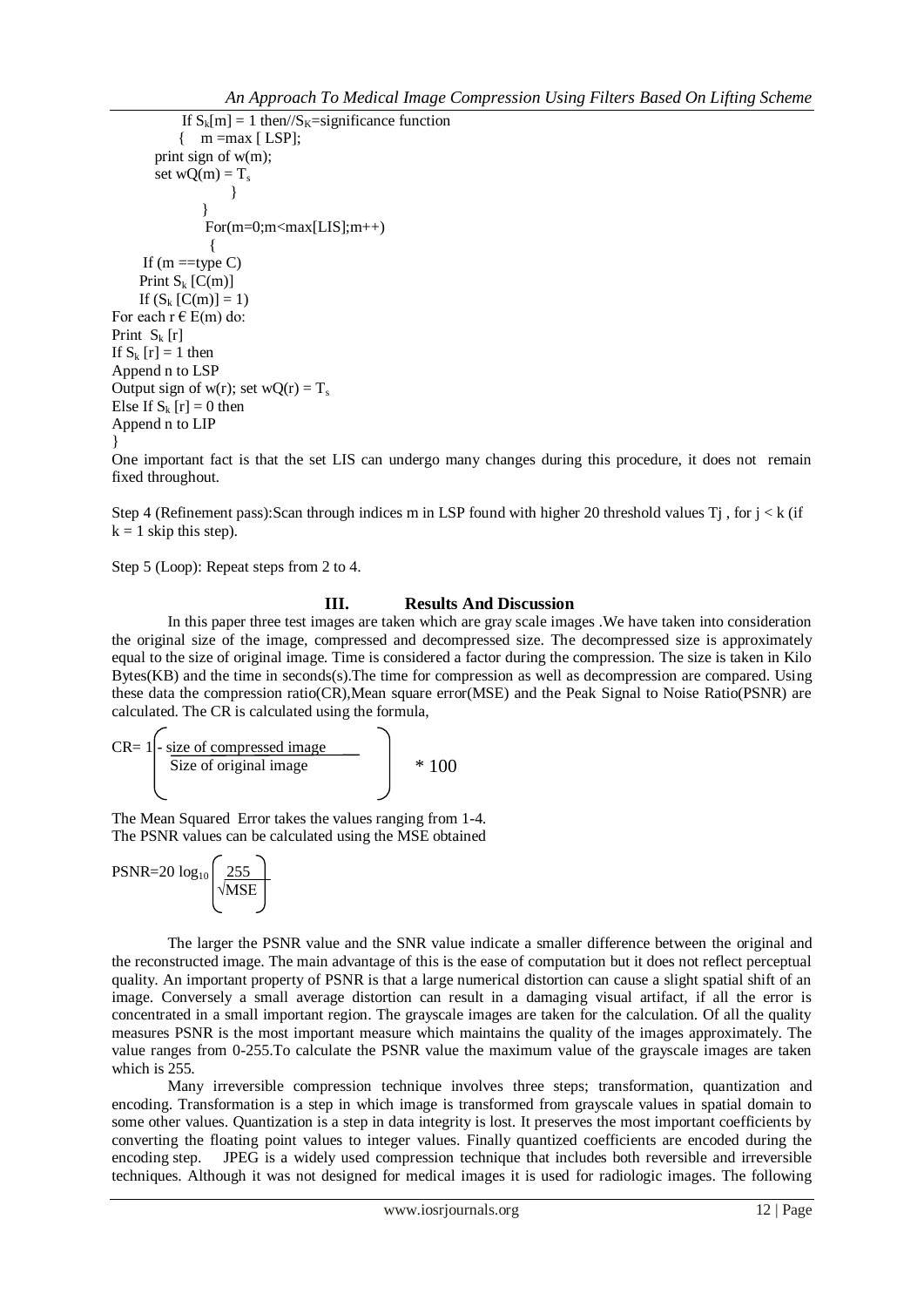figure shows the compression of images based on JPEG. It divides the images into 8pixel X 8pixel blocks. The DCT of each image block is computed [18]. Next quantization is performed. Then the coefficients are approximated to values that are easy to represent in a small amount of space. There is an 8x8 table which contains the values by which the coefficients are divided. The resultant values are rounded to the nearest integers. The JPEG2000 effort was to be developed. This was introduced to overcome the shortcomings of the JPEG standard. Some of these are:

- Better performance at higher compression ratios
- A single code stream that would support irreversible and lossless compression.
- Support for many types of images
- Support for many different environments (high performance local area network or low-speed wide area network.



Magnetic Resonance)





MRI / FMRI (Function Dynamic 3D Ultrasound CT (computerized Tomograhpy)

Fig 3.1. Some examples of medical images



Fig 3.2.JPEG algorithm. The image is first separated into 8x8 pixel subimages. The DCT of each subimage then is computed. These coefficients are then quantized using the quantization table. Finally the quantized values are encoded from the upper left corner with a marker value sent when here are no more non zero values. Fig 3.1 shows the different test images taken and determining their compression performances using various measures.

|                 |          | Size(KB)   | Time(s)      |             |               |
|-----------------|----------|------------|--------------|-------------|---------------|
| Name of image   | Original | Compressed | Decompressed | Compression | Decompression |
|                 | size     | size       | size         |             |               |
| <b>MRI/FMRI</b> | 148 KB   | 64.0 KB    | 148.2 KB     | 7.06        | 6.1           |
| Ultrasound      | 184 KB   | 89.27 KB   | 184.1 KB     | 5.79        | 5.31          |
| CT              | 40.0 KB  | 17.24 KB   | 41.5 KB      | 4.25        | 4.0           |

From the table 3.1.it is clear that the size of the compressed image is less than the size of the original image. The decompressed size is slightly greater than or less than those of the original image. The time for the compression and the decompression are considered. The time for decompression is less than the time for compression.

Table 3.2.Comparison of performance measures of different images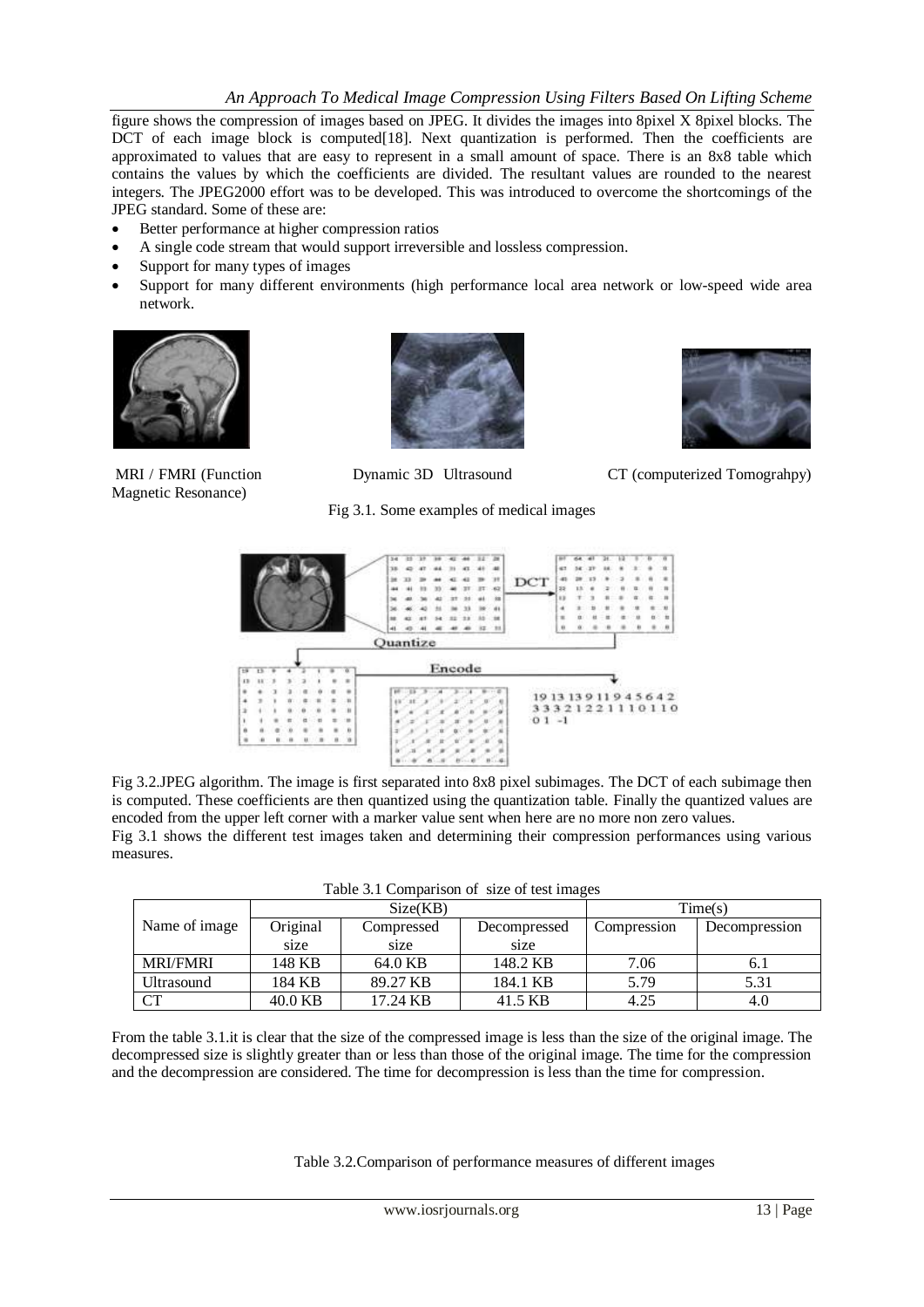|  |  | An Approach To Medical Image Compression Using Filters Based On Lifting Scheme |  |
|--|--|--------------------------------------------------------------------------------|--|
|  |  |                                                                                |  |

| Name of image   | ΞR    | <b>MSE</b> | <b>PSNR</b> |
|-----------------|-------|------------|-------------|
| <b>MRI/FMRI</b> | 56.75 | 1.6        | 46.12       |
| Ultrasound      | 51.48 | 2.3        | 44.55       |
|                 | 56.9  | 3.8        |             |

The table 3.2 compares the various test images with the various CR,MSE,PSNR calculated. The MSE values ranges from 1 to 4. Generally, when the PSNR is 40 dB or larger, then the two images are virtually indistinguishable by human observers.



Fig 3.3 Graph of size comparison of test images

Fig.3.3 shows the different images with their sizes. The original size, compressed size and the decompressed size of the different images are compared. The name of the images are taken along the X-axis and the size of the images in KB are taken along the Y-axis.

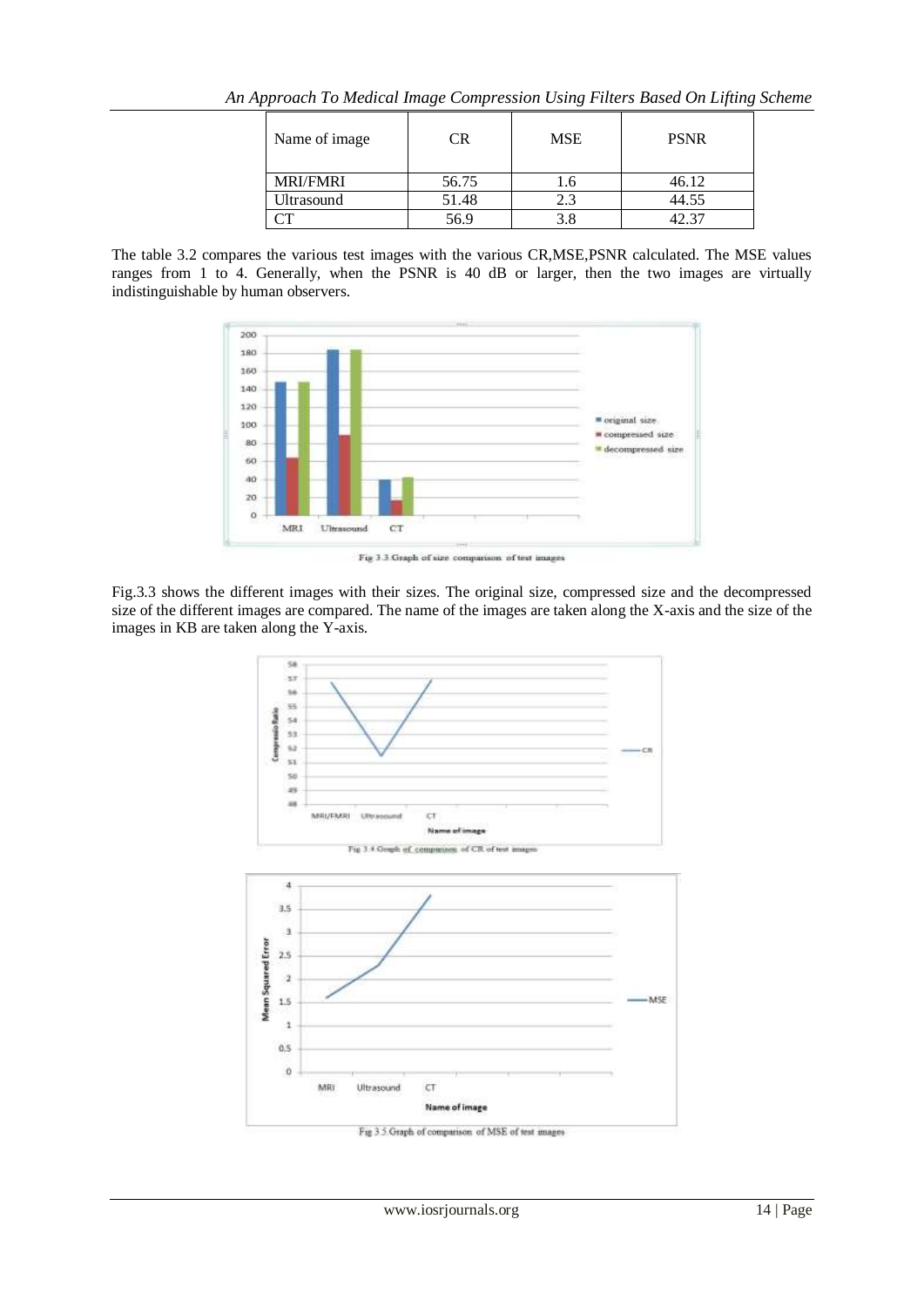

Fig 3.4,3.5,3.6 shows the different images with their CR,PSNR,MSE. The name of the images are taken along the X axis and the different rates of the images in KB are taken along the Yaxis. A small value of the MSR shows only slight variation in the original and the compressed image.



Fig 3.7 Graph for comparison of compension and deco-

Fig.3.7 gives the comparison of the different times taken for compression as well as decompression. It is clear that the time taken for decompression is less than the time taken for compression. The different test images such as lena ,barbara etc are taken along the x-axis and the time in seconds is taken along the y-axis. Sometimes there may be slight variations or almost equal time between those of compression and decompression. From the system diagram described we know the time taken for compression is the time for passing through m-channel after the dyadic wavelet decomposition whereas the time for decompression is the time for inverse wavelet decomposition.

## **IV. Conclusion**

The main achievement of this paper is the compression of medical images using filters. It has also taken into advantage the SPIHT algorithm. One of the main features of this coding is that ordering of data is not explicitly transmitted. We need not sort all the coefficients in this algorithm .Another advantage of this is it takes into account the lifting scheme.

Here the performance of different test images are compared by finding the CR,PSNR,MSE of the images. This is done comparing with the existing bi-orthogonal filters which resulted in better compression performance with the former one .From the observations it is clear that the as the compression ratio of the images increases the quality of the image is increased as well. This differs from the earlier one where the compression ratio and quality of the image was inversely proportional. This shows a success rate of 80 percent. Also the test images maintain only slight variations between the original and the compressed image. The compression ratios are in the range of 40's and the PSNR values in the range of 50's.Thus we infer that the compression ratios and quality of the images are directly proportional when the bi-orthogonal filters are used and implemented using the lifting scheme.

## **Acknowledgement**

The author would like to thank all the reference authors of the papers which they have taken to do their researchwork who are members of the IEEE Professional society. The author would also like to thank the anonymous reviewers, whose comments and suggestions have helped them to improve the quality of the original manuscript